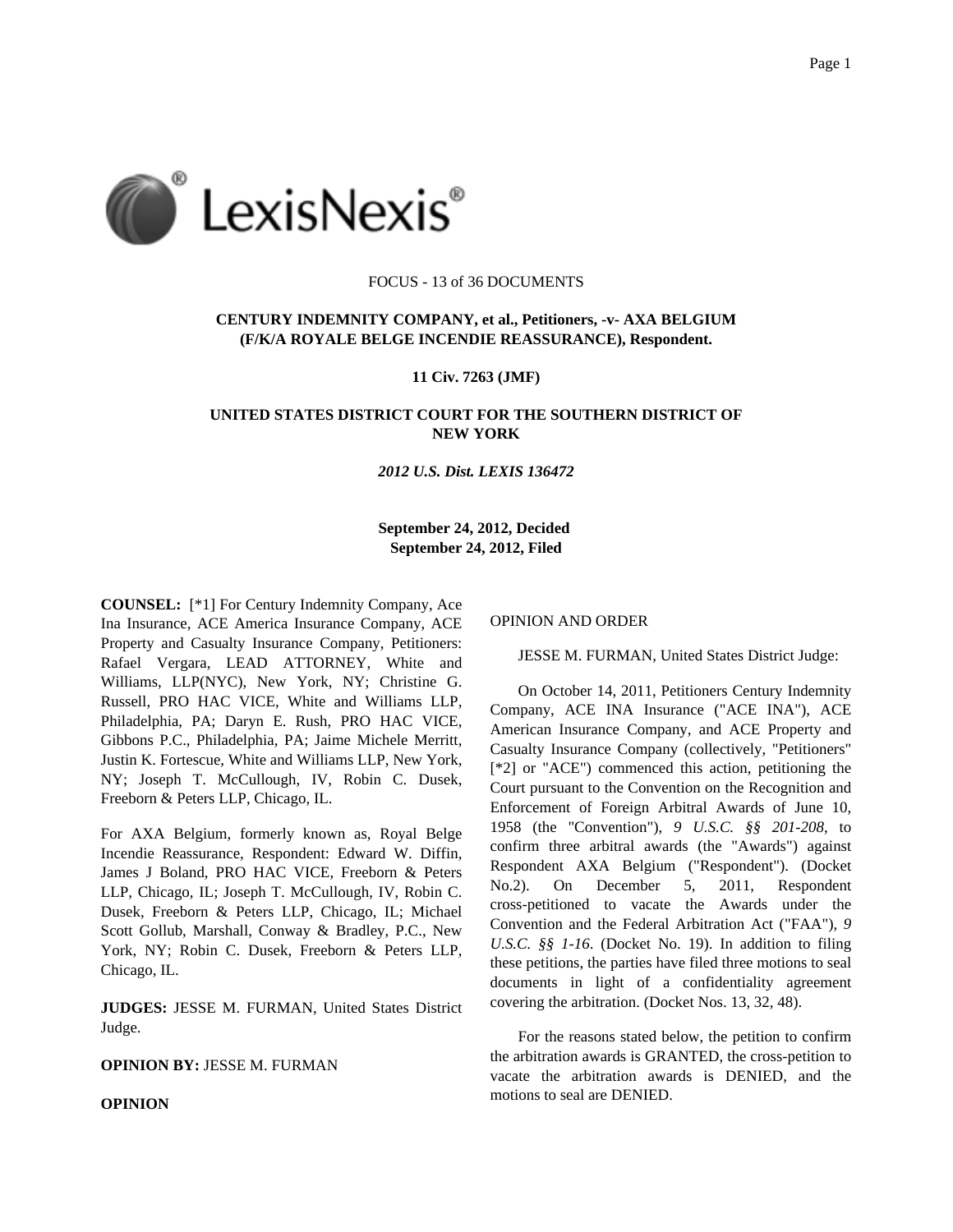### **I. BACKGROUND**

This case arises out of four reinsurance contracts, all of which contain binding arbitration clauses. (Pet'rs' Reply Mem. of Law Ex. 1 Art. 20; *id*. Ex. 2 Art. 19, *id*. Ex. 3 Art. VIII; *id* Ex. 4 Art. XIII).<sup>1</sup> Under two of the contracts, abbreviated Treaty 3083 and Treaty 1001 (Layers 1, 2, and 3) (together the "Treaty contracts"), Respondent's [\*3] predecessor, Royale Belge Incendie Reassurance ("Royal Belge"), provided reinsurance to predecessors and affiliates of Petitioner Century Indemnity Company. (Pet'rs' Mem. of Law at 2; Resp't's Mem. of Law at 1; Pet'rs' Reply Mem. of Law Exs. 1, 2). Under the third contract, the Managing General Agency ("MGA") Agreement, Royale Belge authorized another former affiliate of Petitioner ACE, Montgomery and Collins ("M&C"), to write insurance and reinsurance on its behalf. (Pet'rs' Mem. of Law at 2-3; Pet'rs' Reply Mem. of Law Ex. 3). M&C procured reinsurance on Royale Belge's behalf from a predecessor of Petitioner ACE INA Insurance, the INA Insurance Company of Canada ("INA Insurance"), pursuant to the fourth relevant contract, the Quota Share Reinsurance Agreement ("QSRA"). (Pet'rs' Mem. of Law at 3; Resp't's Mem. of Law at 1-2; Pet'rs' Reply Mem. of Law Ex. 4). The end result of these contracts, and the subsequent mergers of various parties to them, is that Petitioners and Respondent have overlapping liability to one another for certain insurance and reinsurance obligations. Under the terms of the Treaty contracts, overlapping amounts owed can be offset against one another. (Pet'rs' [\*4] Reply Mem. of Law Ex. 15 at 10; Resp't's Answer/Cross-Pet. Ex. 1 Art. 18; Resp't's Answer/Cross-Pet. Ex. 2 Art. 18).

> 1 "Pet'rs' Mem. of Law" refers to Petitioners' Memorandum of Law in Support of its Petition to Confirm the Arbitration Awards (Docket No. 4); "Resp't's Answer/Cross-Pet." refers to Respondent's Answer to the Petition to Confirm Arbitration Awards and Cross-Petition to Vacate Arbitration Awards (Docket No. 20); "Resp't's Mem. of Law" refers to Respondent's Memorandum of Law in Support of its Cross-Petition to Vacate Arbitration Awards and in Opposition to Petition to Confirm Awards (Docket Nos. 22 and 25); "Pet'rs' Reply Mem. of Law" refers to Petitioners' Brief in Opposition to Respondent's Petition to Vacate and in Further Support of Petitioners' Petition to Confirm (Docket No. 36); "Resp't's Reply Mem. of Law"

refers to Respondent's Reply in Support of its Cross-Petition to Vacate Arbitration Awards (Docket No. 54).

For several years, Petitioners experienced difficulty recovering payments due from Respondent under the Treaty reinsurance agreements. (Pet'rs' Mem. of Law at 3). In 2007, an arbitration panel addressed a prior dispute related to Layer 1 of Treaty 1001 and [\*5] issued an award in ACE's favor, which was confirmed without opposition by the United States District Court for the Eastern District of Pennsylvania. (*See* Pet'rs' Reply Mem. of Law at 4; *id*. Exs. 5, 6). Additional disputes arose over enforcement of that award, leading ACE to initiate contempt proceedings against Respondent in the Eastern District of Pennsylvania, which the parties later agreed to submit to arbitration. (Pet'rs' Reply Mem. of Law at 5; *id*. Ex. 13 at 7-8). In 2009, following continuing disputes over payments under Treaty 3083 and Layers 2 and 3 of Treaty 1001, Petitioners commenced new arbitration proceedings against Respondent seeking payment of reinsurance payments they claimed were owed, security to ensure future payments, and a declaration rejecting their liability to Respondent for offsetting reinsurance claims pursuant to the QSRA. (Pet'rs' Mem. of Law at 3; Pet'rs' Reply Mem. of Law at 5). AXA Belgium responded with counter-arbitration demands that included its own claims for payment and initiated two new arbitrations, one under the MGA Agreement and QSRA and one under Treaty 1001 Layer 1. (Pet'rs' Reply Mem. of Law Ex. 13 at 5-8). Respondent disputed its liability [\*6] for amounts that Petitioners claimed were owed and asserted that it was entitled to offset any amounts due to Petitioners under the Treaties against amounts due from Petitioners pursuant to the QSRA. (Pet'rs' Reply Mem. of Law at 6; Resp't's Mem. of Law at 2).

In its counter-arbitration demands, Respondent also sought to consolidate all of the arbitrations, including the arbitration over the enforcement of the Treaty 1001 Layer 1 arbitration award. (Pet'rs' Reply Mem. of Law at 5; *id*. Ex. 13 at 4). The arbitration over the Treaty 3083 dispute moved most quickly and was the first in which the parties appointed and accepted a panel of three arbitrators (the "Panel"). (Pet'rs' Mem. of Law at 5). Petitioners consented to the consolidation of the Treaty 1001 Layers 2 and 3 arbitrations with the Treaty 3083 arbitration, but objected to further consolidation. (*Id*.). Over Petitioners' objections, however, the Panel ordered consolidation of all of the arbitrations, including the arbitration over the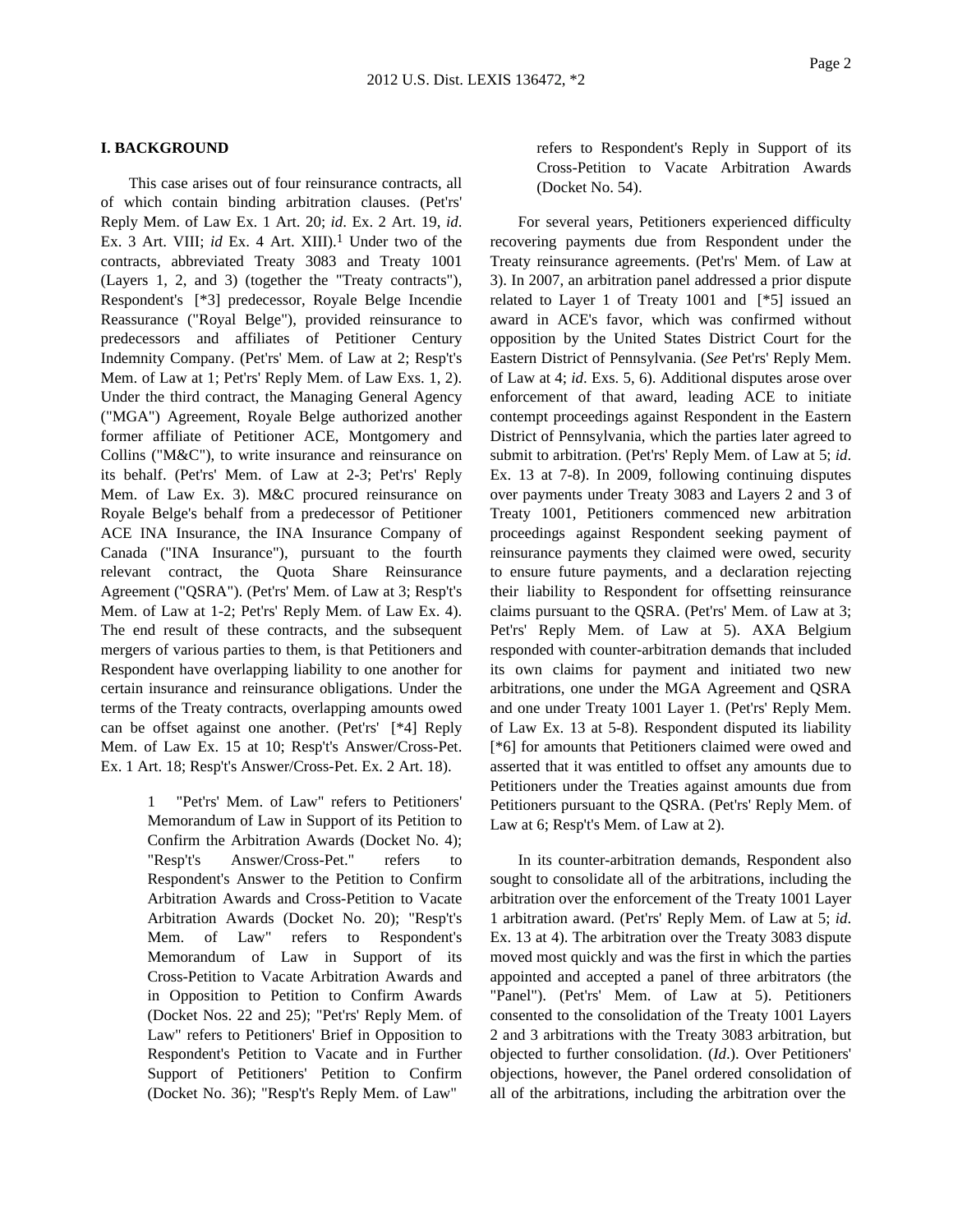enforcement of the Treaty 1001 Layer 1 arbitration award. (*Id*.).

One of the key disputes before the Panel was the proper interpretation of the termination provision in the QSRA. That provision states [\*7] in full:

> This Agreement may be terminated as of December 31 in any year by either party giving the other not less than three hundred sixty-five (365) days written notice.

In the event of termination [INA Insurance] shall remain liable on policies effective prior to termination, and for losses occurring prior to the expiration of the policies insuring them.

Three years after the effective date of termination the value of all then unsettled losses shall be agreed between [INA Insurance] and [Royale Belge]. [INA Insurance] shall pay [Royale Belge] the sum thus established, and [INA Insurance] shall have no further liability with respect to reinsurance ceded hereunder.

If no agreement can then be reached on the value of unsettled losses, this Agreement shall continue in force until all such liabilities have been settled or until agreement can be reached.

(Pet'rs' Reply Mem. of Law Ex. 4 Art. XIII). Petitioners argued that the QSRA had been terminated as of December 31, 1985, and that the cut-off language was triggered at that time. (Pet'rs' Reply Mem. of Law at 12). Respondent contended that the QSRA had not been terminated. (*Id*. Ex. 13 at 18). The parties agreed, however, that no agreement [\*8] had been reached on the value of "unsettled losses," so that, in the event the QSRA had been terminated, Petitioners remained liable for such losses. (Pet'rs' Reply Mem. of Law at 12; *id*. Ex. 13 at 18).

Significantly, however, the parties disagreed on the meaning of the term "unsettled losses." Petitioners took the position that "unsettled losses" meant those losses that had been reported but not settled as of December 31, 1988, three years after the termination of the QSRA. (*Id*.

Ex. 12 at 55-57; *id*. Ex. 14 at 13-15). Respondent argued that as long as no agreement on the valuation of such losses was reached, "unsettled losses" included those reported after December 31, 1988. (*Id*. Ex. 13 at 16-18; *id*. Ex. 15 at 8-9). The parties agreed, however, that Petitioners continued advancing money to cover claims pursuant to the QSRA on the condition that they would later seek reimbursement from Respondent. (Pet'rs' Mem. of Law at 6; *id*. at 3 n.3; Resp't's Mem. of Law at 2). This arrangement ended on May 15, 2007, when Petitioners formally terminated the MGA Agreement, allegedly "for cause," following Respondent's nonpayment of amounts Petitioners claimed were owed under the QSRA. (Pet'rs' Reply [\*9] Mem. of Law Ex. 11).

In the months before the arbitration hearing, the parties submitted two rounds of position statements, conducted extensive document and deposition discovery, identified hundreds of evidentiary exhibits, and submitted two rounds of pre-hearing briefing. (Pet'rs' Reply Mem. of Law at 7; *id*. Exs. 7-10, 12-15). Pursuant to an order by the panel, a few days before the hearing, the parties made a final exchange of exhibits that might be used at the hearing. In particular, Petitioners identified 81 additional documents, while Respondent identified 450. (Pet'rs' Reply Mem. of Law at 8). When pressed to explain the large number of potential additional exhibits identified so close to the hearing date, Respondent's counsel replied that although it was unlikely to use all of the documents at the hearing, "the Panel's order was clear that if we did not make this identification now, our client would have been precluded from introducing the same during our case-in-chief." (*Id*. Ex. 16 at 1).

The hearing began on January 10, 2011, and lasted for nine days. (Pet'rs' Reply Mem. of Law at 8; *id*. Ex. 17). During that time, the Panel heard testimony from eleven witnesses -- seven called [\*10] by Respondent and four called by Petitioners. (Pet'rs' Reply Mem. of Law at 8). Counsel for both parties were also permitted to make opening and closing arguments, admit exhibits into evidence, submit deposition designations, and propose final awards. (*Id*. at 8-9). On the final day of the hearing, the Umpire opened and closed the proceedings by stating the Panel's understanding that the parties had completed their evidentiary submissions. (*Id*. Ex. 17 at 2178, 2336). Neither party objected to that understanding, asked to submit additional evidence, or argued that it had not been afforded an opportunity to present certain evidence. (*Id*. Ex. 17 at 2178-82, 2336).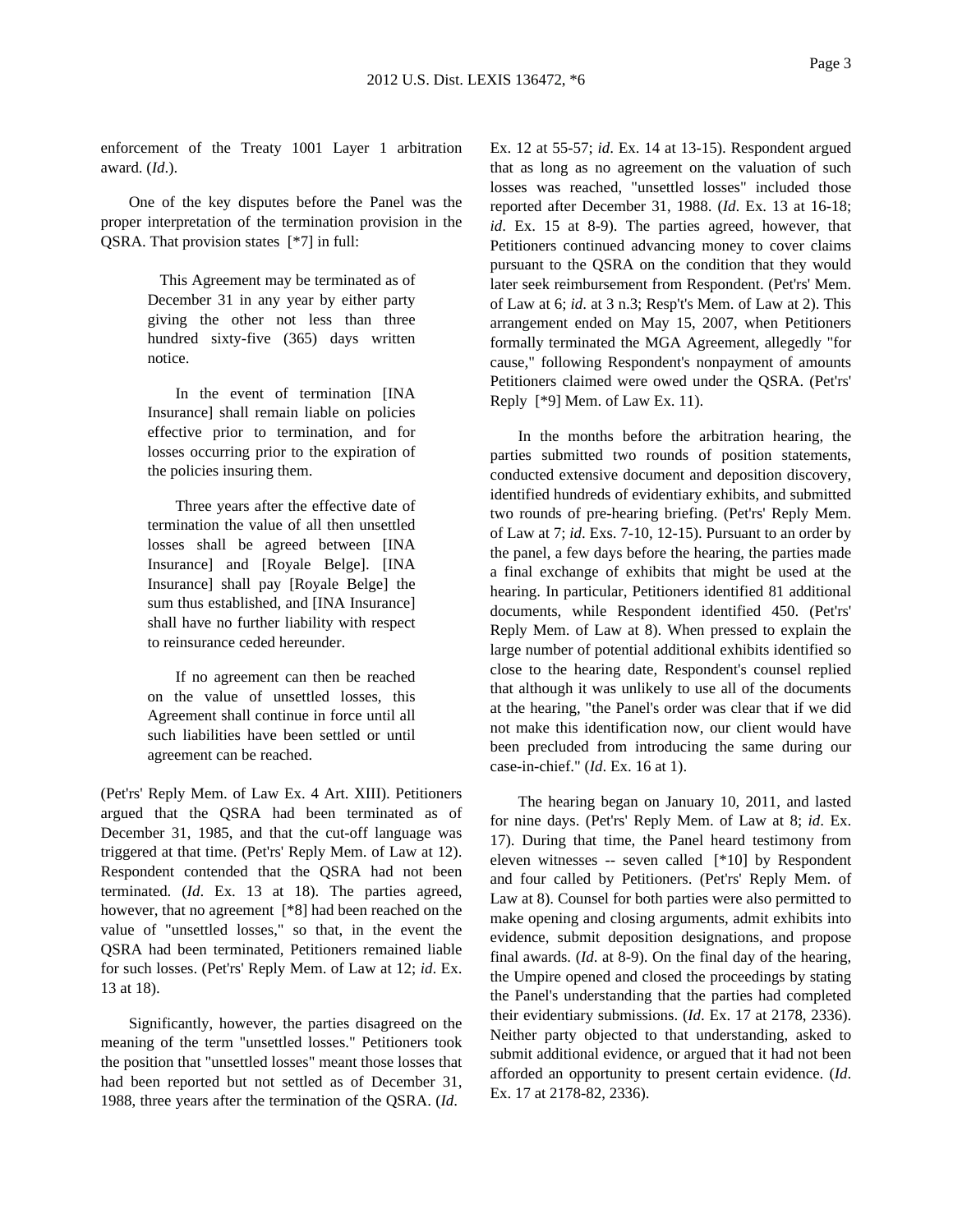On February 28, 2011 and March 17, 2011, the Panel issued interlocutory awards ("Award One" and "Award Two" respectively). (*Id*. Ex. 31; Resp't's Answer/Cross-Pet. Ex. 10). Both awards noted that the Panel had conducted "a final hearing on the merits." (Pet'rs' Reply Mem. of Law Ex. 31 at 1; Resp't's Answer/Cross-Pet. Ex. 10 at 1). In Award Two -- the only award substantively challenged in this case -- the Panel unanimously found that the QSRA was terminated effective December 31, 1985. (Resp't's Answer/Cross-Pet. Ex. 10¶1). A Panel [\*11] majority also found that ACE INA's liability under the under the treaty was cut off as of December 31, 1988, and that the cut-off provision of the QSRA should be applied to all losses as of May 15, 2007, the date that Petitioners ceased fronting funds on Respondent's behalf and formally terminated the MGA Agreement. (*Id*. ¶¶ 1-2; *see also* Pet'rs' Reply Mem. of Law Ex. 11). The Panel then unanimously laid out a schedule of payments and a protocol for the presentation of accounts and losses. (Resp't's Answer/Cross-Pet. Ex. 10 ¶¶ 3-13). The Panel also found that AXA Belgium "did not deal honorably with Century or Ace INA and, in particular, did not make a good faith effort to comply with the prior Treaty 1001 Layer 1 Award," and, on that basis, awarded Petitioners the lesser of \$250,000 or attorney's fees and expenses. (*Id*.¶14).

In addition, the Panel announced in Award Two that it would "continue its jurisdiction for a minimum of nine months from the date of this Award." (*Id*.¶16). During that nine-month period, the parties were directed "to refer to the Panel for resolution any dispute (including entitlement to interest on late payments) concerning compliance with or arising out of this [\*12] Award" and to "meet and confer to discuss and potentially agree on an expedited, efficient alternative dispute resolution procedure to be used in the future with respect to disputes governed by this Award." (*Id*.¶16(a), (b)). The Panel scheduled a "one day hearing" approximately nine months from the date of Award Two to consider: "a. Whether any modifications to this Award, including the protocols expressed or adopted herein, should be made. b. Whether there is any need for the Panel to retain its jurisdiction for an additional period of time. c. Any additional requests for relief by the parties." (*Id*.¶17). Finally, the Panel stated that Award Two "is issued without prejudice to the Panel's continuing jurisdiction and discretion to modify it and/or to issue future interlocutory awards or a final award as justice and equity

may require regarding any of the matters addressed herein." (*Id*.¶18).

The Panel later scheduled the one-day hearing for November 1, 2011, and asked the parties to confer and agree upon a schedule for pre-hearing submissions. (Resp't's Answer/Cross-Pet. Ex. 11). On August 8, 2011, Respondent's new counsel submitted a Petition to Modify Award Two (the "Petition to Modify"), [\*13] asking the panel to reverse its determination that ACE INA's liability under the QSRA was cut off on the grounds that neither the parties nor the Panel had identified the governing law of a specific jurisdiction to support the Panel's findings and that certain documentary and testimonial evidence that supported Respondent's position had not been presented to the Panel. (*Id*. Ex. 12). Specifically, Respondent sought to introduce documents exchanged by the parties during the negotiations over the QSRA termination provision, and testimony from Francois Gelot, the INA executive who signed the QSRA, related to the intended operation of the provision and the meaning of "unsettled losses." (*Id*. Ex. 12 ¶¶ 19-32). Upon receipt of the Petition to Modify, the Panel asked the parties to agree to a briefing schedule, but shortly thereafter limited any additional briefing "only [to] the discrete issue of whether grounds exist to warrant the re-opening of this case (akin to whether there would be grounds for a new trial in the judicial context)." (*Id*. Ex. 15). The parties agreed that there were no issues, other than those raised in Respondent's Petition to Modify, that needed to be addressed or resolved [\*14] at the November 1, 2011 hearing, and further agreed that it was unnecessary for the Panel to retain jurisdiction other than to resolve the Petition to Modify and issue a Final Award. (Pet'rs' Reply Mem. of Law Ex. 34).

After the Panel received additional briefing on the "discrete issue" it had identified, it cancelled the November 1, 2011 hearing, and on October 13, 2011, issued a Final Award signed by Petitioners' party arbitrator and the Umpire, with a dissenting opinion from Respondent's party arbitrator. (Resp't's Answer/Cross-Pet. Exs. 18, 19). The Final Award made Awards One and Two final and, in doing so, denied Respondent's Petition to Modify. (*Id*. Ex. 18). The Panel majority explained that its denial was based on the fact that the issue Respondent contested in the Petition to Modify was joined at the outset of the proceedings, that Respondent had in fact addressed the issue itself in its briefs and argument, and that Respondent had failed to provide a valid excuse for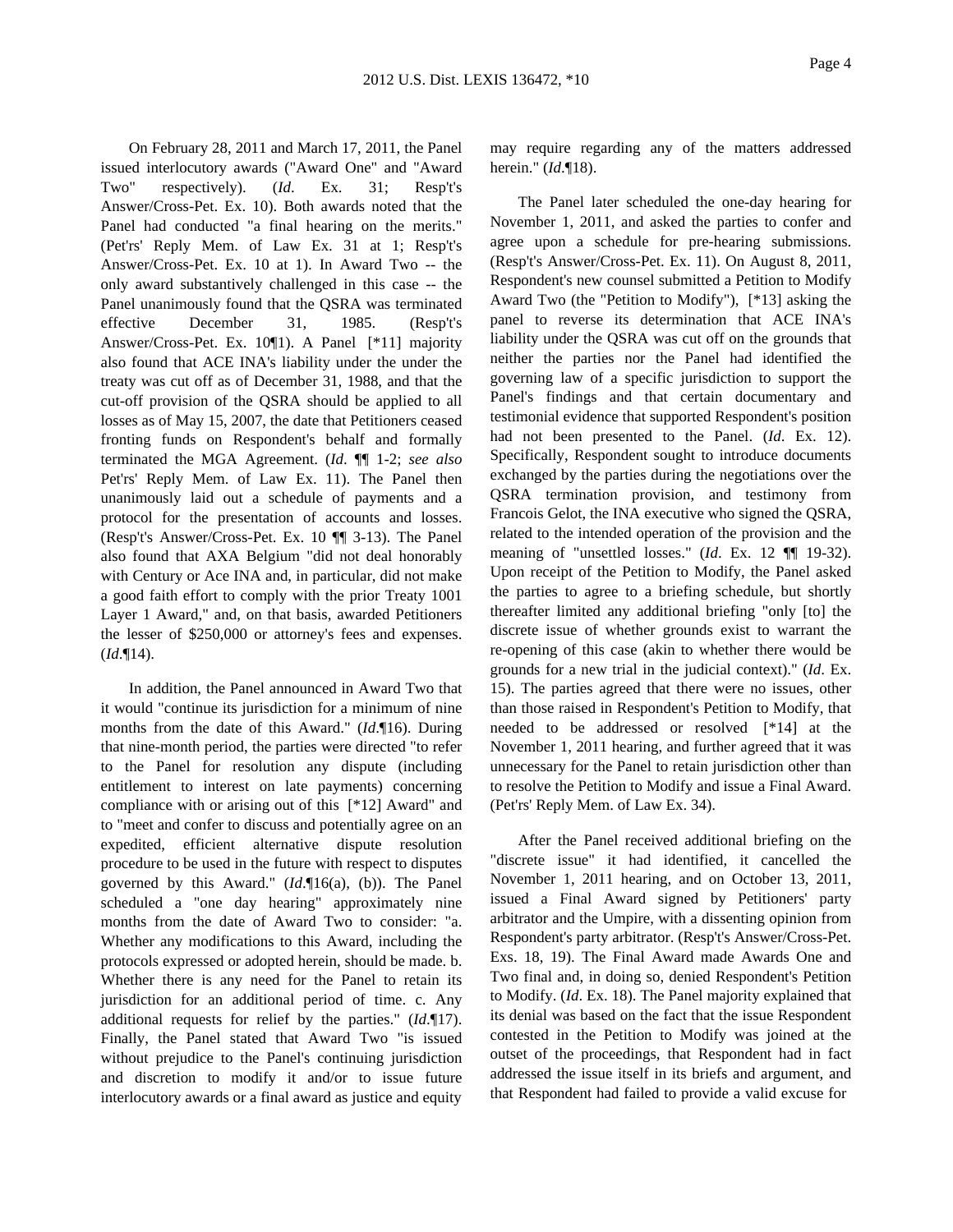not introducing the evidence at the January 2011 hearing. (*Id*.). The Panel also explained that its continuing jurisdiction following Award Two was designed to protect Petitioners in light of Respondent's problems [\*15] complying with prior arbitral awards, and that its continuing jurisdiction did not leave the evidentiary record open or permit re-hearing of the substantive issues considered at the January 2011 hearing. (*Id*.). Respondent's party arbitrator filed a dissenting opinion that parallels Respondent's arguments in this case - namely, that the newly presented evidence was pertinent and material; that the Panel had explicitly retained jurisdiction to modify Award Two; and that by denying the Petition to Modify and refusing to conduct a hearing, the Panel had refused to hear evidence. (*Id*. Ex. 19).

## **II. THE PETITIONS TO CONFIRM AND VACATE THE ARBITRATION**

### **A. Standard of Review**

Under both the FAA and the Convention, a reviewing court must confirm an arbitration, unless one of the statutory grounds for vacatur or modification is satisfied. *See 9 U.S.C. §§ 9*, *207*; *see also STMicroelectronics, N.V. v. Credit Suisse Sec. (USA) LLC, 648 F.3d 68, 74 (2d Cir. 2011)*. Specifically, *Section 10* of the FAA establishes four instances in which a court may vacate an arbitral award:

> (1) where the award was procured by corruption, fraud, or undue means;

> (2) where there was evident partiality or corruption in the arbitrators, [\*16] or either of them;

> (3) where the arbitrators were guilty of misconduct in refusing to postpone the hearing, upon sufficient cause shown, or in refusing to hear evidence pertinent and material to the controversy; or of any other misbehavior by which the rights of any party have been prejudiced; or

> (4) where the arbitrators exceeded their powers, or so imperfectly executed them that a mutual, final, and definite award upon the subject matter submitted was not made.

*9 U.S.C. § 10(a)*. In addition, the Second Circuit has held that a court may vacate an award "if [it] find[s] a panel has acted in manifest disregard of the law." *Porzig v. Dresdner, Kleinwort, Benson, N.A. LLC, 497 F.3d 133, 139 (2d Cir. 2007)*. 2

> 2 As the Second Circuit itself has acknowledged, whether "manifest disregard of the law" remains a proper basis for vacating an arbitration award following the Supreme Court's decision in *Hall Street Associates, L.L.C. v. Mattel, Inc., 552 U.S. 576, 128 S. Ct. 1396, 170 L. Ed. 2d 254 (2008)*, is somewhat unclear. *See, e.g*., *STMicroelectronics, 648 F.3d at 78* (noting "skepticism about the validity of [the] 'manifest disregard' doctrine in light of recent Supreme Court precedent," but finding that the respondent had failed to  $[*17]$ meet it). This Court need not address the issue, however, as Respondent has failed to demonstrate a manifest disregard of the law here.

Significantly, "[a]rbitration awards are subject to very limited review in order to avoid undermining the twin goals of arbitration, namely, settling disputes efficiently and avoiding long and expensive litigation." *Rich v. Spartis, 516 F.3d 75, 81 (2d Cir. 2008)* (quoting *Willemijn Houdstermaatschappij, BV v. Standard Microsystems Corp., 103 F.3d 9, 12 (2d Cir. 1997))*. Among other things, the "party moving to vacate an arbitration award has the burden of proof, and the showing required to avoid confirmation is very high." *STMicroelectronics, 648 F.3d at 74* (quoting *D.H. Blair & Co. v. Gottdiener, 462 F.3d 95, 110 (2d Cir. 2006))*. Moreover, "[t]he arbitrator's rationale for an award need not be explained, and the award should be confirmed if a ground for the arbitrator's decision can be inferred from the facts of the case." *D.H. Blair & Co., 462 F.3d at 110* (internal quotation marks and citations omitted). Deference to the arbitrators' interpretation of contracts is especially strong. Indeed, "as long as the arbitrator is even arguably construing or [\*18] applying the contract and acting within the scope of his authority, a court's conviction that the arbitrator has committed serious error in resolving the disputed issue does not suffice to overturn his decision." *ReliaStar Life Ins. Co. of N.Y. v. EMC Nat. Life Co., 564 F.3d 81, 86 (2d Cir. 2009)* (internal quotation marks and citations omitted).

#### **. Discussion**

In the present case, Respondent contends that the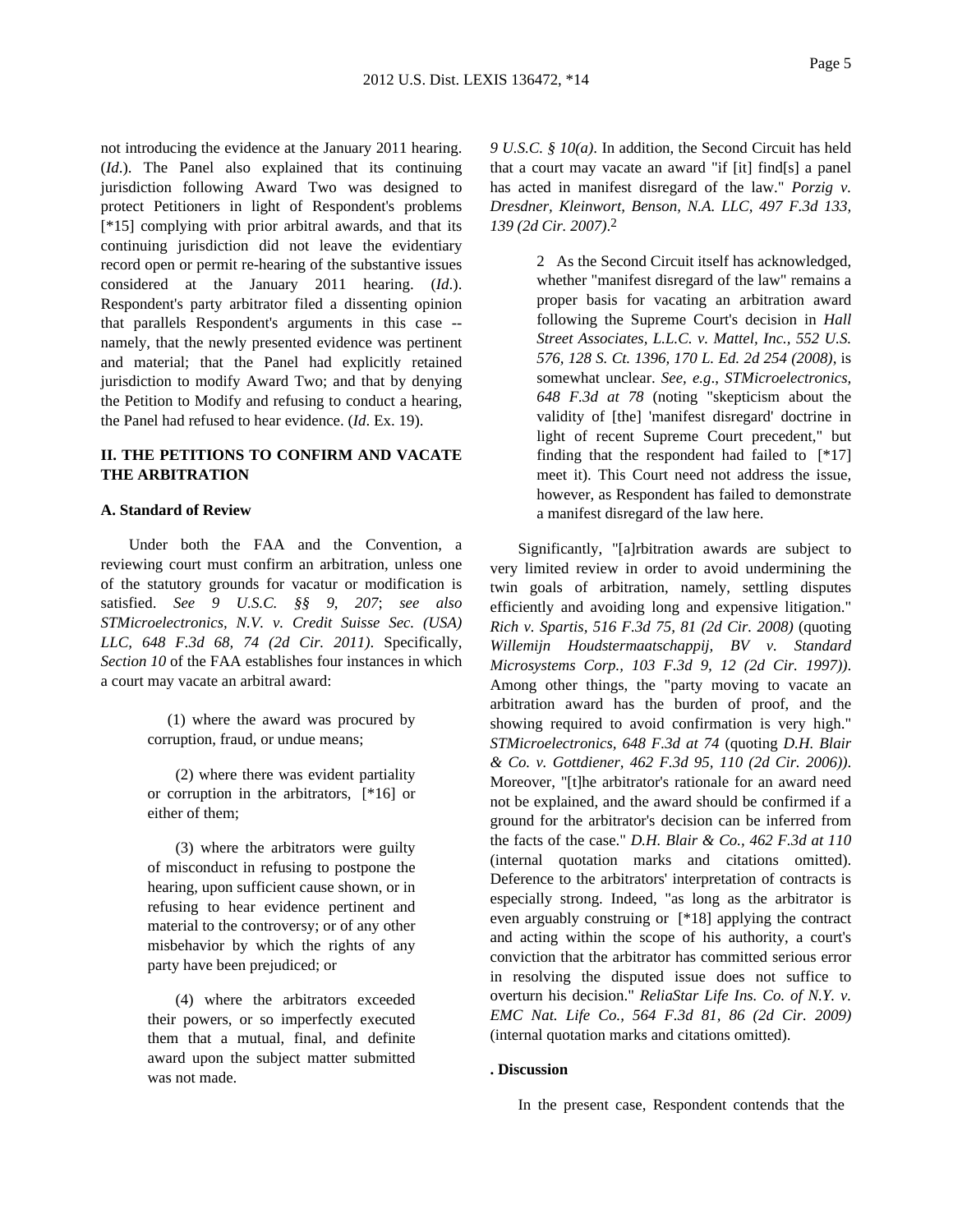Awards should be vacated on various grounds. First, Respondent asserts that the Panel was "guilty of misconduct . . . in refusing to hear evidence pertinent and material to the controversy." *9 U.S.C. § 10(a)(3)*. (Resp't's Mem. of Law at 15-19). Second, Respondent argues that the Panel "exceeded [its] powers" by rewriting the agreements between the parties, imposing punitive attorney's fees, and violating its own award. *9 U.S.C. § 10(a)(4)*. (Resp't's Mem. of Law at 10-15, 20-22). And third, Respondent avers that the Panel acted in "manifest disregard of the law" by failing to apply Belgian contract law. (*Id*. at 22-23).3 These arguments do not survive scrutiny.

> 3 Although Respondent nominally also invokes the Convention in its papers, its arguments for vacatur under the Convention are [\*19] identical to those it makes under the FAA. (Resp't's Answer/Cross-Pet. ¶¶ 63-66). Moreover, it cites no authority for the relief it seeks under the Convention other than the Convention itself. Accordingly, the Court does not separately address the Convention.

#### **1. The Panel Did Not Refuse to Hear Evidence**

First, there is no merit to Respondent's claims that the Panel refused to hear evidence that was "pertinent and material" and denied Respondent the right to a "full and fair" hearing. (Resp't's Mem. of Law at 16). Arbitration is not subject to the same rules as a court proceeding and, accordingly, "[a]rbitrators enjoy broad discretion" to decide whether to hear certain evidence and "do not need to allow parties to present every piece of relevant evidence." *Fellus v. Sterne, Agee & Leach, Inc., 783 F. Supp. 2d 612, 618 (S.D.N.Y. 2011)* (internal quotation marks omitted). As the Second Circuit has emphasized, "[f]ederal courts do not superintend arbitration proceedings." *Tempo Shain Corp. v. Bertek, Inc., 120 F.3d 16, 20 (2d Cir. 1997)* (quoting *Teamsters, Local Union 657 v. Stanley Structures, Inc., 735 F.2d 903, 906 (5th Cir. 1984))*. Instead, judicial review "is restricted to determining [\*20] whether the procedure was fundamentally unfair." *Id*.

Respondent has not demonstrated fundamental unfairness in this case. In fact, the record is plain that Respondent was granted a full and fair opportunity to present its case. First, the Panel adopted a scheduling order making clear that each party was expected to put on its full case at the evidentiary hearing. (Resp't's

Answer/Cross-Pet. Ex. 18¶1.c). Were there any doubt on that score, Respondent's counsel himself justified the identification of 450 evidentiary exhibits shortly before the hearing on the ground that "the Panel's order was clear that if [Respondent] did not make this identification," it "would have been precluded from introducing the same during [its] case-in-chief." (Pet'rs' Reply Mem. of Law Ex. 16). Second, Respondent was afforded an opportunity to present its case as it wished, which it did by engaging in extensive discovery and pre-hearing briefing, calling seven witnesses and cross-examining Petitioners' four witnesses, submitting evidence, making opening and closing arguments, and submitting a proposed final award. (*See* Pet'rs' Reply Mem. of Law Exs. 8, 10, 13, 15, 17, 30).

Third, Respondent possessed or had [\*21] access to the contested evidence at all times, as it produced the relevant documents during discovery and was well aware of Gelot's role and potential testimony. (*See* Resp't's Answer/Cross-Pet. Ex. 12 (Bates numbers beginning with "AXABEL"); Pet'rs' Reply Mem. of Law Ex. 4 (QSRA with Gelot's signature); *id*. Ex. 17 at 369-70 (Respondent's counsel's cross-examination of witnesses for Petitioners about Gelot's signature on the QSRA and Petitioners' failure to contact her or call her as a witness)). Finally, the fact that the evidence adduced at the January 2011 hearing would be the basis of an award was made clear by the Umpire's announcements at the beginning and end of the last hearing day that the Panel considered the evidentiary record closed at the conclusion of the hearing. (Pet'rs' Reply Mem. of Law Ex. 17 at 2178, 2334, 2336). Respondent's counsel made no objection to these announcements and even submitted a proposed final award, evidencing his understanding that he would not have a further opportunity to present his case. (*Id*. Ex. 30).

In arguing that vacatur of the Awards is warranted, Respondent relies principally on three cases: *International Union, United Mine Workers of America v. Marrowbone Development Co., 232 F.3d 383 (4th Cir. 2000)*; [\*22] *Teamsters, Chauffeurs, Warehousemen & Helpers, Local Union No. 506 v. E.D. Clapp Corp., 551 F. Supp. 570 (N.D.N.Y. 1982)*, *aff'd sub nom. Teamsters, Chauffers v. Ed Clapp Corp., 742 F.2d 1441 (2d Cir. 1983)*; *Harvey Aluminum (Inc.) v. United Steelworkers of America, AFL-CIO, 263 F. Supp. 488 (C.D. Cal. 1967)*. (Resp't's Mem. of Law at 16, 18-19). These cases are extreme examples of arbitrators refusing to hear evidence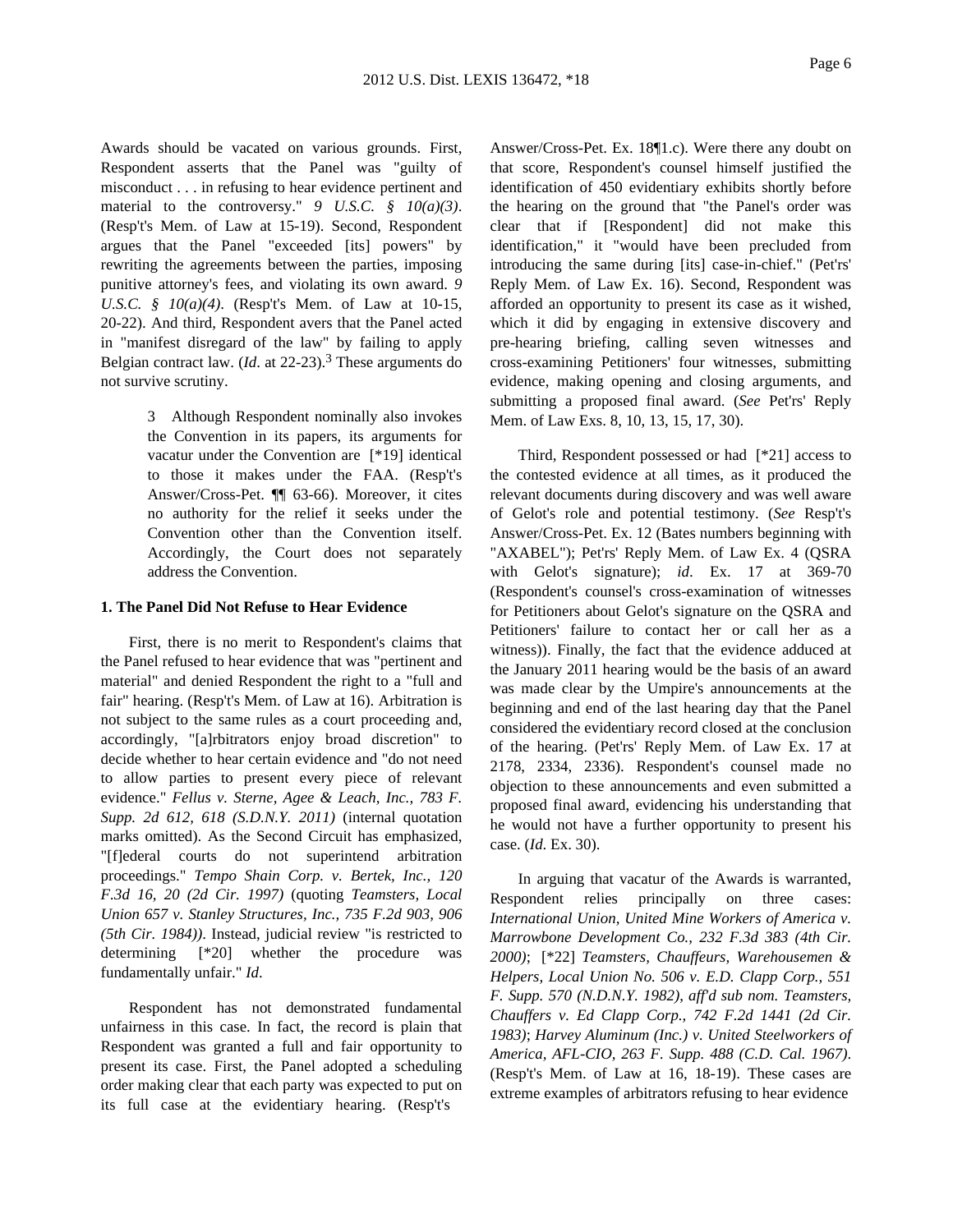or conduct proceedings, however, and are easily distinguished from this case. In *Marrowbone Development Co*., for example, the arbitration panel cut off the hearing following one party's opening statement and refused to allow either party to present evidence, conduct live witness examinations, or put forth its full argument. *See 232 F.3d at 387, 390*. In *E.D. Clapp Corp*., the arbitration panel refused to complete a second hearing intended to allow one of the parties to complete its case-in-chief. *See 551 F. Supp. at 577*. And in *Harvey Aluminum*, the arbitrator adopted the rules of evidence at the rebuttal stage to preclude certain witness testimony, with no warning and no prior announcement of evidentiary rules limiting certain testimony to the parties' case-in-chief. *See 263 F. Supp. at 490-94*. [\*23] The circumstances in these cases are a far cry from those in this case, as Respondent here was on notice of the schedule and rules that would apply to the proceedings, and it had a full and fair opportunity to present its arguments and evidence before the Panel.

Contrary to Respondent's assertions (Resp't's Mem. of Law at 15-22), the fact that the Panel explicitly retained jurisdiction in Award Two to make "any" modifications to the award is immaterial. For one thing, the Panel was free to revise its own ruling, as long as doing so did not create fundamental unfairness. *Cf. SH Tankers Ltd. v. Koch Shipping Inc., 12 Civ. 375 (AJN), 2012 U.S. Dist. LEXIS 85729, 2012 WL 2357314, at \*5 (S.D.N.Y. June 19, 2012)* (internal quotation marks omitted) (explaining while that the doctrine of *functus officio* bars arbitrators from revisiting final awards subject to judicial review, "the contrapositive is also true: if an arbitrator is not *functus officio* as to an interim award, then the interim award is not subject to judicial review" and is therefore logically subject to revisitation). Additionally, the Panel itself explained in the Final Award that it retained jurisdiction only to ensure that Respondent complied with the payment [\*24] protocols in Award Two, not to permit the submission of additional evidence or the reopening of the evidentiary record. (Resp't's Answer/Cross-Pet. Ex. 18¶1.c). This Court is loathe to second guess the Panel's explanation of its own award. *Cf. Appel Corp. v. Katz, 217 F. App'x 3, 4 (2d Cir. 2007)* (deferring to the American Arbitration Association's interpretation of its own rules); *Travelers Indem. Co. v. Bailey, 557 U.S. 137, 151 n.4., 129 S. Ct. 2195, 174 L. Ed. 2d 99 (2009)* (citing *In re Casse, 198 F.3d 327, 333 (2d. Cir. 1999)*, for the proposition that a bankruptcy court's interpretation of its own order is

entitled to substantial deference). Finally, the Panel's explanation is consistent with the structure of Award Two, as the paragraph preceding the provision retaining jurisdiction to make "any" modification imposed two particular obligations on the parties in connection with that jurisdiction -- obligations related to the implementation and continuing operation of the dispute resolution protocols -- and did not raise substantive issues at all. (Resp't's Answer/Cross-Pet. Ex. 10¶16).

Finally, Respondent also contends that the Panel erred by importing the Federal Rules of Civil Procedure into the arbitration. (Resp't's [\*25] Mem. of Law at 21). Specifically, Respondent argues that the Federal Rules of Civil Procedure cannot apply to an arbitration absent an agreement among the parties to apply them, that there was no such agreement in this case, and that the majority adopted the Rules "[b]y requiring AXA Belgium to establish why it would be entitled to a 'new trial' before [it] would hear relevant and material evidence." (*Id*.). Respondent also argues that the majority adopted the Rules "at the eleventh-hour, long after the ground rules for the arbitration had been discussed and agreed to." (*Id*.). The law is clear, however, that arbitrators generally "possess broad latitude to determine the procedures governing their proceedings." *Commercial Risk Reinsurance Co. Ltd. v. Sec. Ins. Co. of Hartford, 526 F. Supp. 2d 424, 428 (S.D.N.Y. 2007)*. Furthermore, the Panel merely required the parties to abide by the scheduling order and procedural rules it adopted at the outset of the arbitration and analogized to the judicial context in asking the parties to brief whether there were grounds to revisit the Panel's earlier rulings. That does not amount to an adoption of the Federal Rules of Civil Procedure into the arbitration, [\*26] as Respondent contends.

In short, Respondent was afforded a full and fair opportunity to present its case and the Panel did not disregard any evidence properly presented. The fact that Respondent declined to call certain witnesses or present certain evidence within the time allotted -- or, more to the point, the fact that, with the benefit of hindsight, it regretted its handling of the hearing -- does not constitute fundamental unfairness. *See, e.g*., *Capgemini U.S. LLC v. Sorensen, 04 Civ. 7584 (JGK), 2005 U.S. Dist. LEXIS 13171, 2005 WL 1560482 (S.D.N.Y. July 1, 2005)* (holding that vacatur was not warranted where the panel declined to hear evidence introduced after an adverse award, when the party had been afforded a full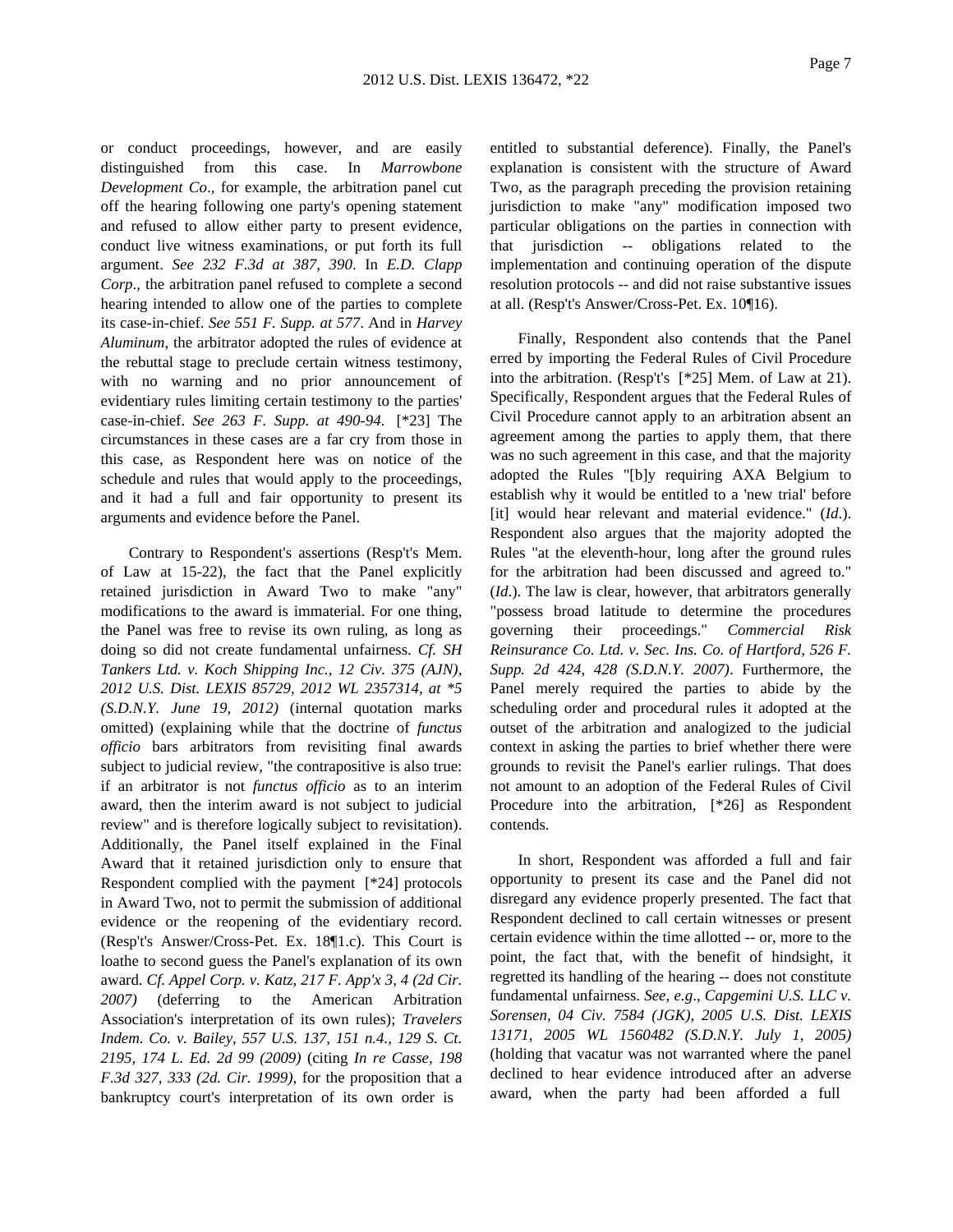opportunity to be heard in post-hearing briefing, but had chosen to present only certain arguments and evidence); *see also, e.g*., *Verve Commc'ns, PVT Ltd. v. Software Int'l Inc., No. 11-1280 (FLW), 2011 U.S. Dist. LEXIS 129684, 2011 WL 5508636 (D.N.J. Nov. 9, 2011)* (denying vacatur for refusal to hear evidence where the moving party had the opportunity to take discovery and submit evidence, but declined to do so within the relevant deadlines); *Clarendon Nat. Ins. Co. v. TIG Reinsurance Co., 990 F. Supp. 304, 310 (S.D.N.Y. 1998)* [\*27] (denying vacatur for refusal to hear evidence where "the Panel afforded [the moving party] a full opportunity to address every issue before taking the case under submission" and therefore "plainly did not deprive [the moving party] of a fundamentally fair hearing"). Accordingly, there is no basis to Respondent's argument that the Awards should be vacated on ground that the Panel refused to hear pertinent and material evidence.

### **2. The Panel Did Not Exceed Its Authority**

Next, Respondent contends that the Awards should be vacated, pursuant *Section 10(a)(4)*, on the ground that the Panel exceeded its authority. Significantly, the Second Circuit has "'consistently accorded the narrowest of readings' to *[Section 10(a)(4)*], in order to facilitate the purpose underlying arbitration: to provide parties with efficient dispute resolution, thereby obviating the need for protracted litigation." *ReliaStar, 564 F.3d at 85* (quoting *Banco de Seguros del Estado v. Mut. Marine Office, Inc., 344 F.3d 255, 262 (2d Cir. 2003))* (internal quotation marks omitted). In particular, the Court of Appeals has explained that

> in considering a *section 10(a)(4)* challenge, the principal question for the reviewing court [\*28] is whether the arbitrator's award draws its essence from the agreement to arbitrate, since the arbitrator is not free merely to dispense his own brand of industrial justice. If the answer to this question is yes, however, the scope of the court's review of the award itself is limited. Notably, we do not consider whether the arbitrators correctly decided the issue. If the parties agreed to submit an issue for arbitration, we will uphold a challenged award as long as the arbitrator offers a barely colorable justification for the outcome reached. In

other words, as long as the arbitrator is even arguably construing or applying the contract and acting within the scope of his authority, a court's conviction that the arbitrator has committed serious error in resolving the disputed issue does not suffice to overturn his decision.

*Id. at 85-86* (internal quotation marks and citations omitted). "With respect to contract interpretation, this standard essentially bars review of whether an arbitrator misconstrued a contract." *T.Co Metals, LLC v. Dempsey Pipe & Supply, Inc., 592 F.3d 329, 339 (2d Cir. 2010)*.

Here, Respondent contends that the Panel exceeded its authority in three ways. First, Respondent [\*29] argues that the Panel "re-wrote" the parties' contract, and thus exceeded its authority, in finding that ACE INA's liability was cut off as of December 31, 1988, and by ruling that "the cut-off provision of the [QSRA] shall be applied to all losses (whether reported previously or subsequently) as of May 15, 2007." (Resp't's Mem. of Law at 11-15 (quoting Resp't's Answer/Cross-Pet. Ex. 10¶2)). The question of how the QSRA termination provision should be interpreted, however, was hotly contested throughout the arbitration proceedings. Respondent addressed the issue -- in particular, the meaning of the term "unsettled losses" and the scope of the parties' obligations pursuant to the termination provision of the QSRA -- in its pre-hearing briefs, and continued making the case for its interpretation in its opening argument, witness examinations, and closing argument. (*See, e.g*., Pet'rs' Reply Mem. of Law Ex. 13 at 16-17; *id*. Ex. 15 at 9; *id*. Ex. 17 at 53-60, 824-32, 1060-63, 2262-78). Petitioners presented the Panel with a competing interpretation of the provision. (*See, e.g*., *id*. Ex. 12 at 56-57). The fact that the Panel largely agreed with Petitioners, not Respondent, does not mean that [\*30] the Panel failed to reach a decision drawn from the "essence" of the agreement to arbitrate, or failed to provide a "barely colorable justification for the outcome reached." *ReliaStar, 564 F.3d at 85*. Given the extensive evidence offered by Petitioners in support of its interpretation of the contract, the Court has no trouble concluding that the Panel was "arguably construing or applying the contract." *Id*. That is enough to reject Respondent's contentions.

Second, Respondent argues that the Panel exceeded its powers by violating its own award -- specifically, by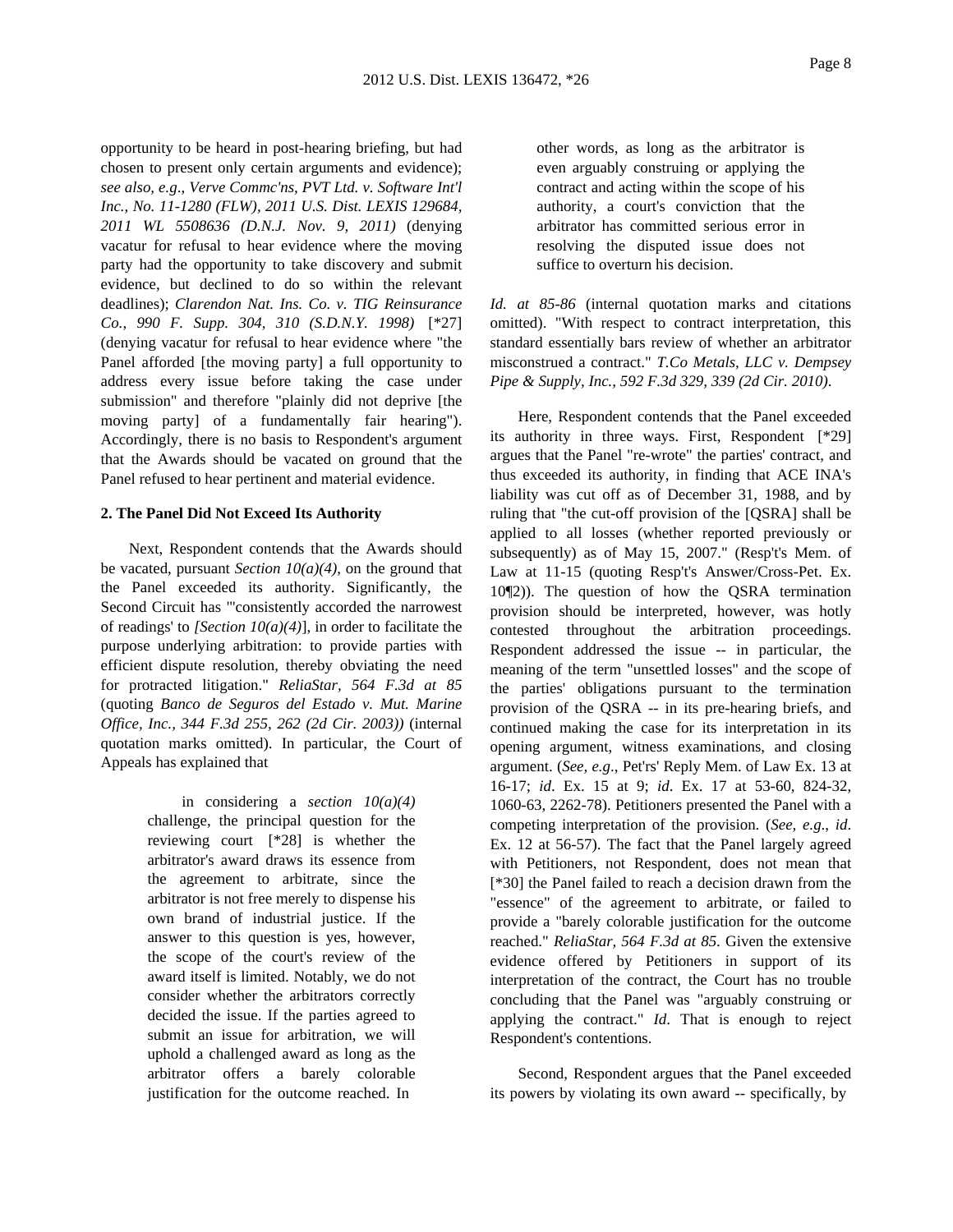refusing to consider Respondent's Petition to Modify or conduct the one-day hearing on November 1, 2011, despite the mandatory language used in Award Two. (Resp't's Mem. of Law at 20). Setting aside the question of whether a Panel could be said to "violate" an award that it expressly retained "continuing jurisdiction and discretion to modify," Respondent's argument is unavailing, as the Panel's continuing jurisdiction was intended to oversee payment and resolve disputes regarding the implementation of protocols governing the future interactions of the parties, not to reopen the evidentiary record. (Resp't's Answer/Cross-Pet. [\*31] Ex. 10¶18). As discussed above, in establishing its continuing jurisdiction in paragraph 16 of Award Two, the Panel made clear that the jurisdiction was intended to allow it to oversee "any dispute . . . concerning compliance with or arising out of this Award" and to oversee the parties efforts to developed an alternative dispute resolution procedure. (*Id*.¶16(a), (b)). Nowhere in that paragraph did the Panel indicate that it was retaining jurisdiction over the substantive questions at issue in the arbitration, nor in fact for any reason other than to oversee dispute resolution between the parties. To be sure, the language of paragraph 17 -- stating an intention to hold a hearing to consider making "any modifications to this Award" (*id*.¶17)-- was broader. But the Panel explained in its Final Award that its continuing jurisdiction was intended to help the parties "restore their on going [sic] business relationship" and "nothing more," and was "certainly . . . not . . . to allow Axa to re-open the record on the QSRA to present evidence it has no excuse for not presenting the first time around." (*Id*. Ex. 18¶1(f)). Thus, there is no basis to say that the Panel exceeded its authority within [\*32] the meaning of *Section 10(a)(4)* by violating the terms of its own award.

Third, Respondent asserts that the Panel exceeded its authority by imposing a punitive sanction on Respondent in form of attorney's fees. (Resp't's Mem. of Law at 15; Resp't's Reply Mem. of Law at 4-5). The Second Circuit has held that, "[w]here an arbitration clause is broad, ... arbitrators have the discretion to order remedies they determine appropriate, so long as they do not exceed the power granted to them by the contract itself." *Banco de Seguros del Estado, 344 F.3d at 262*. In *ReliaStar*, the Court specifically held that a broad arbitration clause authorized an arbitration panel to award attorney's fees for bad faith conduct, even absent a specific authorization to do so and even where there was a specific contractual provision stating that each party would bear its own

attorney's fees. *See 564 F.3d at 86-89*. That decision is controlling here, as the arbitration clauses in all four contracts include broad language analogous to the language at issue in *Reliastar*, submitting "any dispute" to arbitration. (Pet'rs' Reply Mem. of Law Ex. 1 Art. 20; *id*. Ex. 2 Art. 19, *id*. Ex. 3 Art. VIII; *id* Ex. 4 Art. XIII). [\*33] Respondent's contention that the punitive sanction was improperly imposed for its conduct in other proceedings (Resp't's Mem. of Law at 15; Resp't's Reply Mem. of Law at 5), is unavailing, as Award Two makes clear that the Panel found Respondent "did not deal honorably with" Petitioners "in various respects," only one of which was its failure "to make a good faith effort to comply with the prior Treaty 1001 Layer 1 Award." (Resp't's Answer/Cross-Pet. Ex. 10¶14). Moreover, even if the sanction was based exclusively on Respondent's conduct in the Treaty 1001 Layer I context, Respondent's argument would be meritless, as Respondent itself demanded that issues relating to enforcement of the Layer 1 Award be arbitrated in the present proceedings. (Resp't's Answer/Cross-Pet. Ex. 6; Pet'rs' Mem. of Law at 5; *id*. n. 2). Finally, Respondent itself sought an award of attorney's fees, thereby waiving any argument that such an award was beyond the authority of the Panel. *See, e.g*., *In re Arbitration Between Gen. Sec. Nat. Ins. Co. & AequiCap Program Adm'rs, 785 F. Supp. 2d 411, 422-23 (S.D.N.Y. 2011)*. For all these reasons, it cannot be said that the Panel exceeded its authority in ordering Respondent [\*34] to pay attorney's fees to Petitioners.

# **3. The Panel Did Not Manifestly Disregard Governing Law**

Finally, Respondent contends that the Panel manifestly disregarded the governing law. A party "seeking to vacate an award on the basis of the arbitrator's alleged 'manifest disregard' of the law bears a 'heavy burden.'" *Stolt-Nielsen SA v. AnimalFeeds Int'l Corp., 548 F.3d 85, 91, 93-95 (2d Cir. 2008)* (quoting *GMS Group, LLC v. Benderson, 326 F.3d 75, 81 (2d Cir. 2003))*, *rev'd on other grounds sub nom. Stolt-Nielsen S.A. v. AnimalFeeds Int'l Corp., 559 U.S. 662, 130 S. Ct. 1758, 176 L. Ed. 2d 605 (2010)*. Specifically, in evaluating whether vacatur is warranted, a court must consider three factors: (1) "whether the law that was allegedly ignored was clear, and in fact explicitly applicable to the matter before the arbitrators"; (2) whether "the law was in fact improperly applied, leading to an erroneous outcome"; and (3) whether the arbitrator knew of the existence of the law, its applicability to the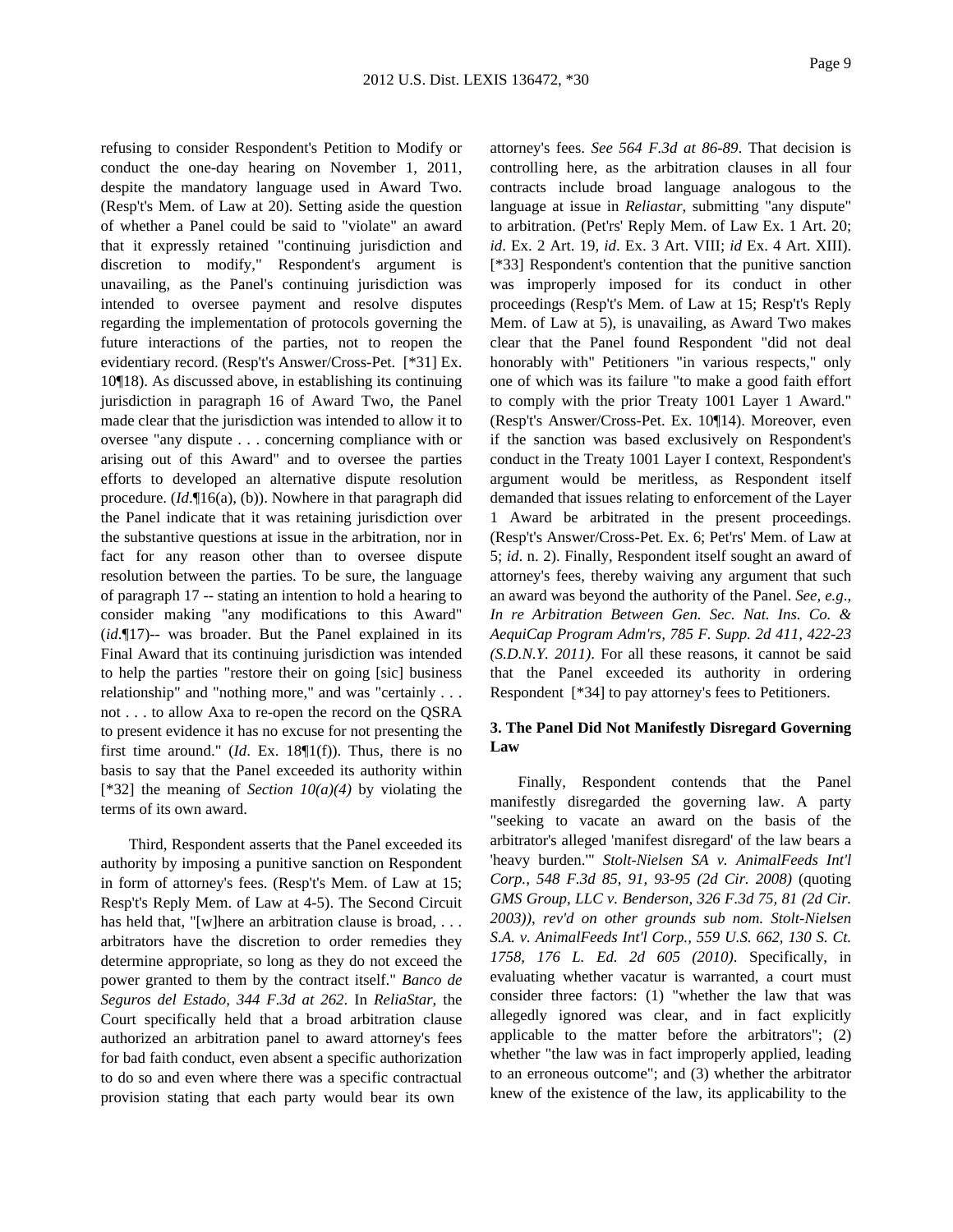case, and "intentionally" disregarded it. *T.Co Metals, 592 F.3d at 339* (quoting *Stolt-Nielsen, 548 F.3d at 93*). Ultimately, to warrant vacatur, arbitrators "must appreciate the existence of a clearly governing legal principle [\*35] but decide to ignore or pay no attention to it." *Westerbeke Corp. v. Daihatsu Motor Co., Ltd., 304 F.3d 200, 209 (2d Cir. 2002)* (citations omitted).

In the present case, Respondent contends that the Panel manifestly disregarded the law by failing to apply the Belgian law of contracts. (Resp't's Mem. of Law at 22-23). Respondent, however, did not raise the issue of Belgian law in its briefing before the arbitration hearing or at the hearing itself; in fact, it did not raise the issue until its Petition to Modify, approximately five months after the Interlocutory Awards. (Resp't's Answer/Cross-Pet. Ex. 12¶45). Even then, Respondent did not actually assert -- as it claims here -- "that Belgian law governed the QSRA." (Resp't's Mem. of Law at 22). Instead, it equivocated on the question of what law applied, contending that "the QSRA should be governed by Belgian, or possibly Canadian, law, and an argument might be made that California law should apply." (Resp't's Answer/Cross-Pet. Ex. 12¶45). Given that Respondent itself was unable to articulate which law applied, it cannot be said that the "law that was allegedly ignored was clear, and in fact explicitly applicable to the matter before the [\*36] arbitrators." *Gen. Sec. Nat. Ins. Co., 785 F. Supp. 2d at 420*. In any event, even if Belgian law should have been applied, there is no merit to Respondent's claim here, as the only "governing law" that Respondent claims the Panel manifestly disregarded was to interpret contracts "to give effect to the intent of the parties at the time the contract was signed." (Resp't's Answer/Cross-Pet. Ex. 12¶46). As the Panel noted, this principle is hardly "novel" and certainly not unique to Belgian law -- indeed it is a central tenet of the contract law that the Panel recognized and applied. (*Id*. Ex. 18). Accordingly, there is no basis to conclude that the law was "improperly applied" or that it led to "an erroneous outcome."

# **C. Conclusion**

In short, Respondent's arguments for vacating the Awards are without merit. Accordingly, Petitioners' petition to confirm the Awards is GRANTED and Respondent's cross-petition to vacate the Awards is DENIED.

## **III. THE MOTIONS TO SEAL**

As noted, in addition to the cross-petitions to confirm and vacate the arbitral awards, the Court has before it three motions -- two by AXA and one by Petitioners - for leave to file certain documents under seal. Specifically, AXA seeks [\*37] to seal portions of its Answer/Cross-Pet.; its Memorandum and Reply Memorandum of Law; and certain exhibits to its Answer/Cross-Pet., including Award Two, the Panel's Final Award and the dissent therefrom, its Petition to Modify, Petitioners' Brief in Opposition to the Petition to Modify, and correspondence with the Panel concerning the events at issue in the present action. (Docket No. 13). Petitioners wish to seal portions of their Answer; their Memorandum and Reply Memorandum of Law; and exhibits to their Reply Memorandum of Law, including the prior arbitral award, the parties' pre-hearing position statements and briefs, the transcript of the January 2011 hearing, the parties' proposed final awards, Award One, and e-mails concerning matters at issue in the arbitration. (Docket Nos. 32, 48).4 The parties request leave to file these documents under seal pursuant to a confidentiality agreement they entered, which provides that certain "Arbitration Information"-- including "all briefs, depositions, and hearing transcripts generated in the course of this arbitration" as well as any "final award and any interim decisions"-- shall remain confidential. (Decl. of Michael S. Gollub in Supp. [\*38] of Mot. to Seal (Docket No. 15), Ex. A¶2). The agreement acknowledges that such Arbitration Information may be disclosed in connection with a judicial proceeding to confirm, modify, or vacate an arbitration award, but provides that "the parties agree, subject to court approval, that all submissions of Arbitration Information to a court shall be sealed." (*Id*.¶3).

> 4 On October 14, 2011, the Part I judge granted Petitioners' motion to seal certain portions of their initial submissions "until such time as the judge to whom this matter is assigned makes a determination as to whether any portion of the exhibits . . . should remain under seal." (Docket No. 7).

The question presented is whether these requests to seal are consistent with the well-established common law right of access to "judicial documents." That right, which is "firmly rooted in our nation's history," is "'based on the need for federal courts, although independent -- indeed, particularly because they are independent -- to have a measure of accountability and for the public to have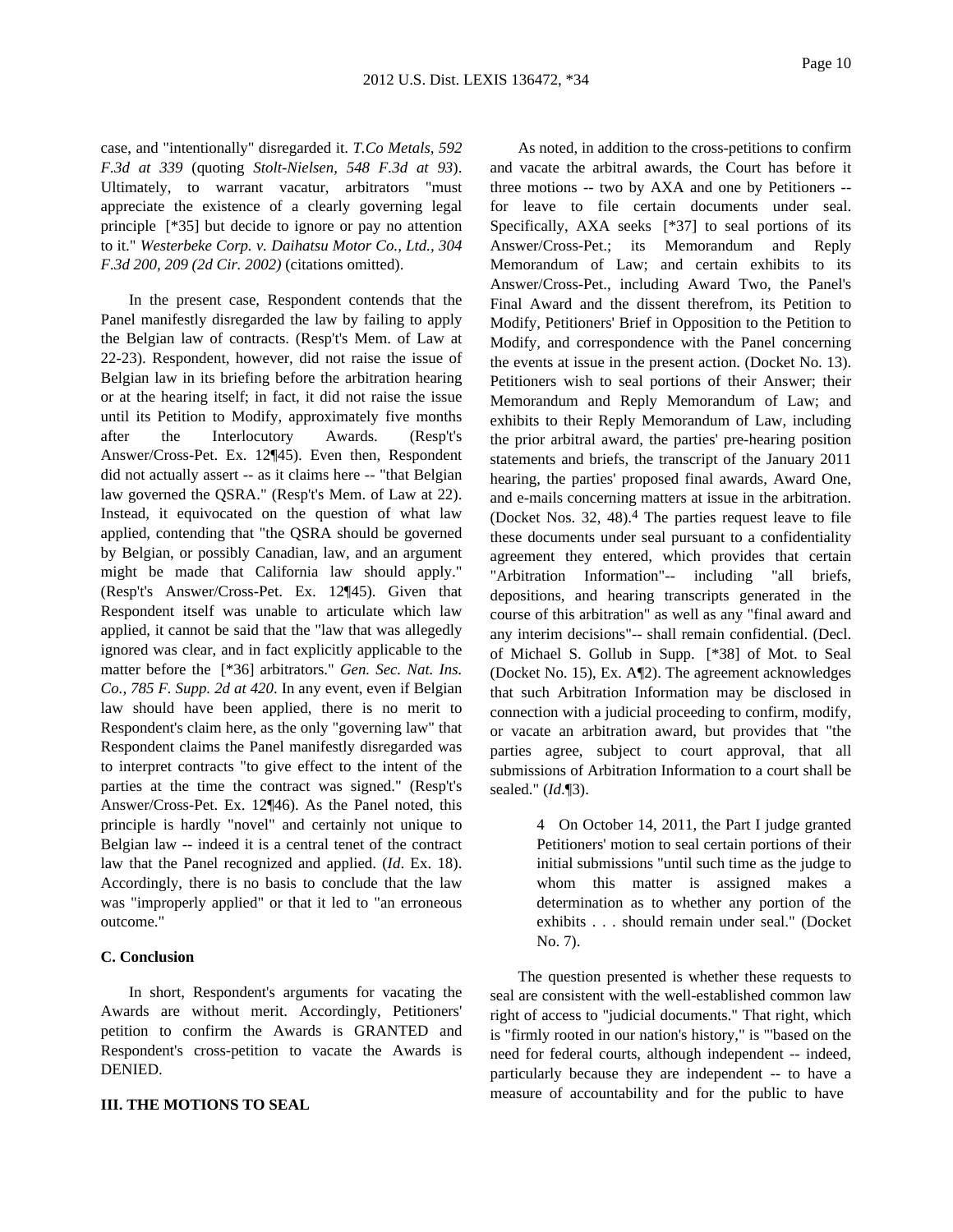confidence in the administration of justice.'" *Lugosch v. Pyramid Co. of Onondaga, 435 F.3d 110, 119 (2d Cir. 2006)* (quoting *United States v. Amodeo, 71 F.3d 1044, 1048 (2d Cir. 1995)* [\*39] ("*Amodeo II*")). The right applies, however, only to "judicial documents." See id. Thus, the first step in the necessary inquiry is to determine whether the documents at issue "are indeed 'judicial documents." *Id*. As the Second Circuit has made clear, "the mere filing of a paper or document with the court is insufficient to render that paper a judicial document subject to the right of public access." *Id.* (quoting *United States v. Amodeo, 44 F.3d 141, 145 (2d Cir. 1995)* ("*Amodeo I*")). Instead, "[i]n order to be designated a judicial document, 'the item filed must be relevant to the performance of the judicial function and useful in the judicial process.'" *Id*. (quoting *Amodeo I, 44 F.3d at 145*).

If the item at issue is a "judicial document," the court must then determine the weight of the presumption of access. *See id*. As the Second Circuit has explained:

> [T]he weight to be given the presumption of access must be governed by the role of the material at issue in the exercise of Article III judicial power and the resultant value of such information to those monitoring the federal courts. Generally, the information will fall somewhere on a continuum from matters that directly affect an adjudication [\*40] to matters that come within a court's purview solely to insure their irrelevance.

*Id*. (quoting *Amodeo II, 71 F.3d at 1049*). In the final step of the analysis, "the court must 'balance competing considerations against [the presumption of access].' Such countervailing factors include but are not limited to 'the danger of impairing law enforcement or judicial efficiency' and 'the privacy interests of those resisting disclosure.'" *Id. at 120* (quoting *Amodeo II, 71 F.3d at 1050*).

Applying this test here, the parties have not shown a sufficient basis to seal the relevant documents. First, the documents sought to be sealed, which include the arbitral awards under review and portions of the parties' pleadings here, are indisputably judicial documents to which the presumption of access attaches. *See, e.g*., *Aioi Nissay Dowa Ins. Co. Ltd. v. ProSight Specialty Mgmt.*

*Co., Inc., No. 12 Civ. 3274 (JPO), 2012 U.S. Dist. LEXIS 118233, 2012 WL 3583176, at \*6 (S.D.N.Y. Aug. 21, 2012)* ("It is well settled that the petition, memoranda, and other supporting documents filed in connection with a petition to confirm an arbitration award (including the Final Award itself) are judicial documents . . . .") (internal quotation marks omitted); [\*41] *Church Ins. Co. v. Ace Prop. & Cas. Ins. Co., No. 10 Civ. 698 (RJS), 2010 U.S. Dist. LEXIS 109774, 2010 WL 3958791, at \*3 (S.D.N.Y. Sept. 23, 2010)* (noting that a petition to confirm an arbitration award and memorandum of law in support "[c]learly" were judicial documents); *Global Reinsurance Corp.-U.S. Branch v. Argonaut Ins. Co., Nos. 07 Civ. 8196 (PKC) and 07 Civ. 8350 (PKC), 2008 U.S. Dist. LEXIS 32419, 2008 WL 1805459, at \*1 (S.D.N.Y. Apr. 21, 2008)* ("*Global II*") (reaffirming a prior decision that "the arbitration awards were judicial documents to which the presumption of access attaches").

Second, although the "public interest in the relationship between an insurer and its reinsurers is relatively low," *Global Reinsurance Corp.-U.S. Branch v. Argonaut Ins. Co., Nos. 07 Civ. 8196 (PKC) and 07 Civ. 8350 (PKC), 2008 U.S. Dist. LEXIS 121632, 2008 WL 126976, at \*2 (S.D.N.Y. Jan. 7, 2008)* ("*Global I*"), *on reconsideration Global II, 2008 U.S. Dist. LEXIS 32419, 2008 WL 1805459*, the weight to be given the presumption of access here is reasonably high, at least as to some of the documents at issue. At a minimum, as the discussion of the cross-petitions above makes clear, the pleadings and the arbitration decisions at issue directly affected the Court's adjudication of the case. *See, e.g*., *Church Ins. Co., 2010 U.S. Dist. LEXIS 109774, 2010 WL 3958791, at \*3* [\*42] ("Clearly, the Petition [to confirm an arbitration award] and Memorandum are judicial documents that directly affected the Court's adjudication of this case."); *accord Aioi Nissay Dowa Ins. Co. Ltd., 2012 U.S. Dist. LEXIS 118233, 2012 WL 3583176, at \*6*. Indeed, the Awards themselves are "the heart" of what the parties in this case asked "the Court ... to act upon." *Global II, 2008 U.S. Dist. LEXIS 32419, 2008 WL 1805459, at \*1*.

Finally, the parties have not identified sufficient countervailing factors to overcome the presumption in favor of access. Indeed, like the respondent in *Church Insurance Co*., the parties here argue "merely that disclosure 'is inconsistent with, and would undermine the objectives of the parties' Confidentiality Agreement and the reinsurance arbitration process in general.'" *Church*